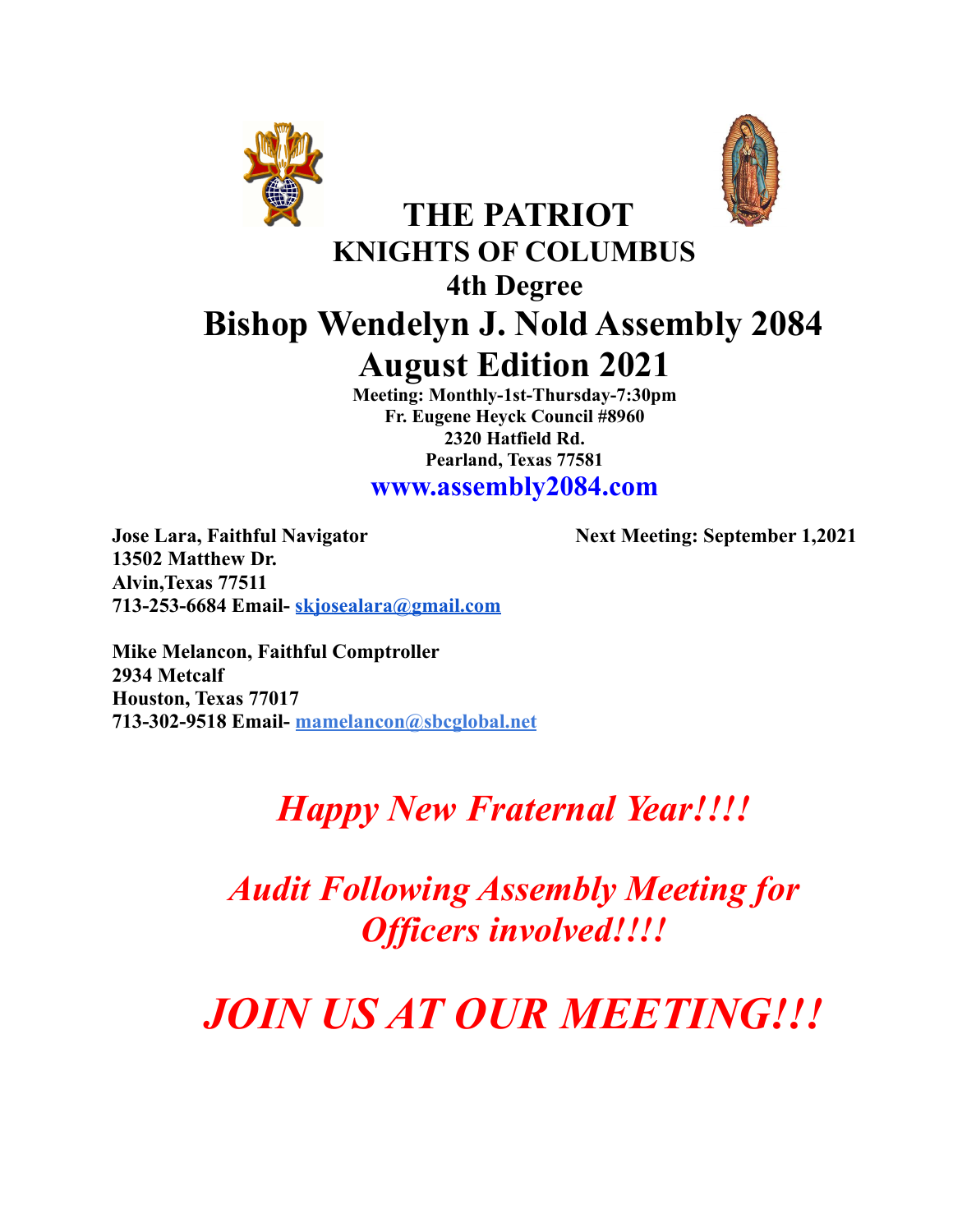#### *Faithful Navigator*

*Hello Sir knights. Let me start by saying another Fraternal Year in the books.. I can't express enough how very proud I am to be part of this assembly. I would also like to express how much we need your participation at our monthly meetings. Covid yes we know it's still out there. I believe all of us have enough education by now to keep our distance and be safe around others. You are always welcomed to wear your masks, they are optional. We will begin to set up our chambers as we did prior to covid. We also will begin to have our meals. Please feel free to call me at any time for any concerns when it comes to our monthly meetings. Councils please select someone from your council to share any events, mass, rosaries or any benefits you may be having in the future. Word of* mouth goes a long way. I invite all who are able to come to our meetings to please join us. *Everyone counts….*

*Please keep all SirKnights in your prayers who are sick, in mourning, in time of need or whatever they may be going through. Pray for an end to abortion, for our Wonderful clergy, for our United States of America and for all those who fight for our country, our service men...*

*Please check out our new website, www.assembly2084.com. By logging onto the website, you are able to pay your dues, read the past newsletters, print a last rites request, and view pictures of our Assembly turnouts.*

## *\*\*\*\*\*\*\*\*BLUE LIGHT SPECIAL ATTENTION SIR KNIGHTS\*\*\*\*\*\*\*\*\**

## **TURNOUT TRAINING--Church Turnout**

**Hello all Sir Knights, this coming meeting I would like to ask all those who have their sword, service baldric and gloves (optional) to please bring them to our next meeting. We will do a mock training for a church turnout. We will do this during the new business... I want to encourage all members, uniform or not to please join in as well. So blow the dust off your swords if you haven't taken it out because you don't have a uniform your knowledge helps all our new Sir Knights. We want everyone to look good every time we have a turnout….Future**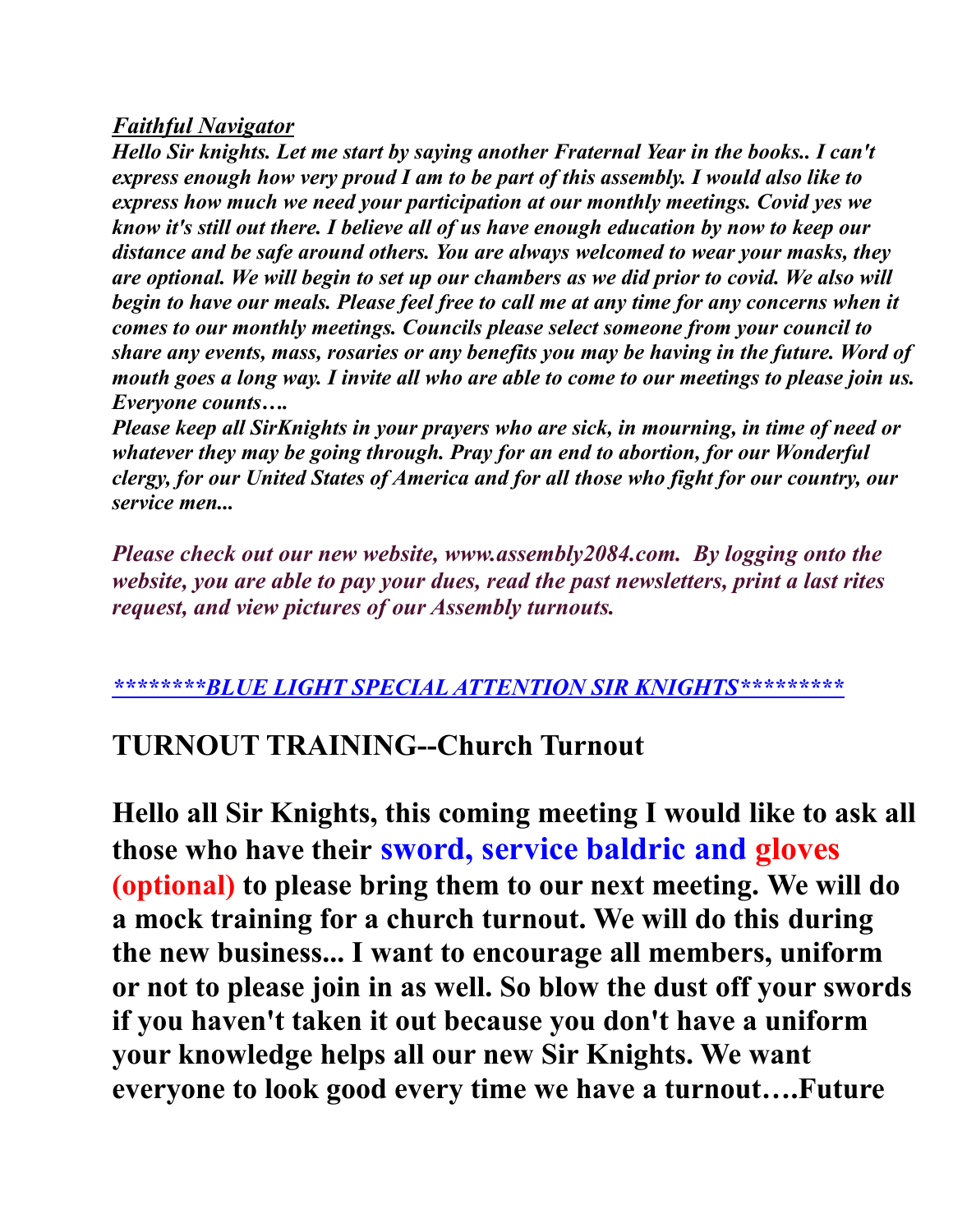**training will be a funeral training. We work together and we will look good together…..Please join us….Fostering the Spirit of Patriotism….**

*Fr. Sibi*

**Saint John Maria Vianney**



St. John Vianney, also called Curé d'Ars, born May 8, 1786, in Dardilly, France, was renowned as a confessor and for his supernatural powers.

Because of the French [Revolution](https://www.britannica.com/event/French-Revolution), Vianney received little education. After serving in the army during the Napoleonic period he entered seminary formation to become a priest. He struggled with all of his studies, and he had a particularly difficult time with Latin. Many, including his formation directors and instructors in the seminary and his own bishop, had very serious doubts that this man would be suitable for the priesthood. However, John Vianney persevered and finally was ordained a priest in 1815. His bishop, acting on his estimation of this new priest, sent him to the remotest backwater village of his diocese, the village of Ars, where Fr. John Vianney spent the rest of his life. He was a man of great dedication to his call to be a priest and to serve his people. He preached in a very simple manner, had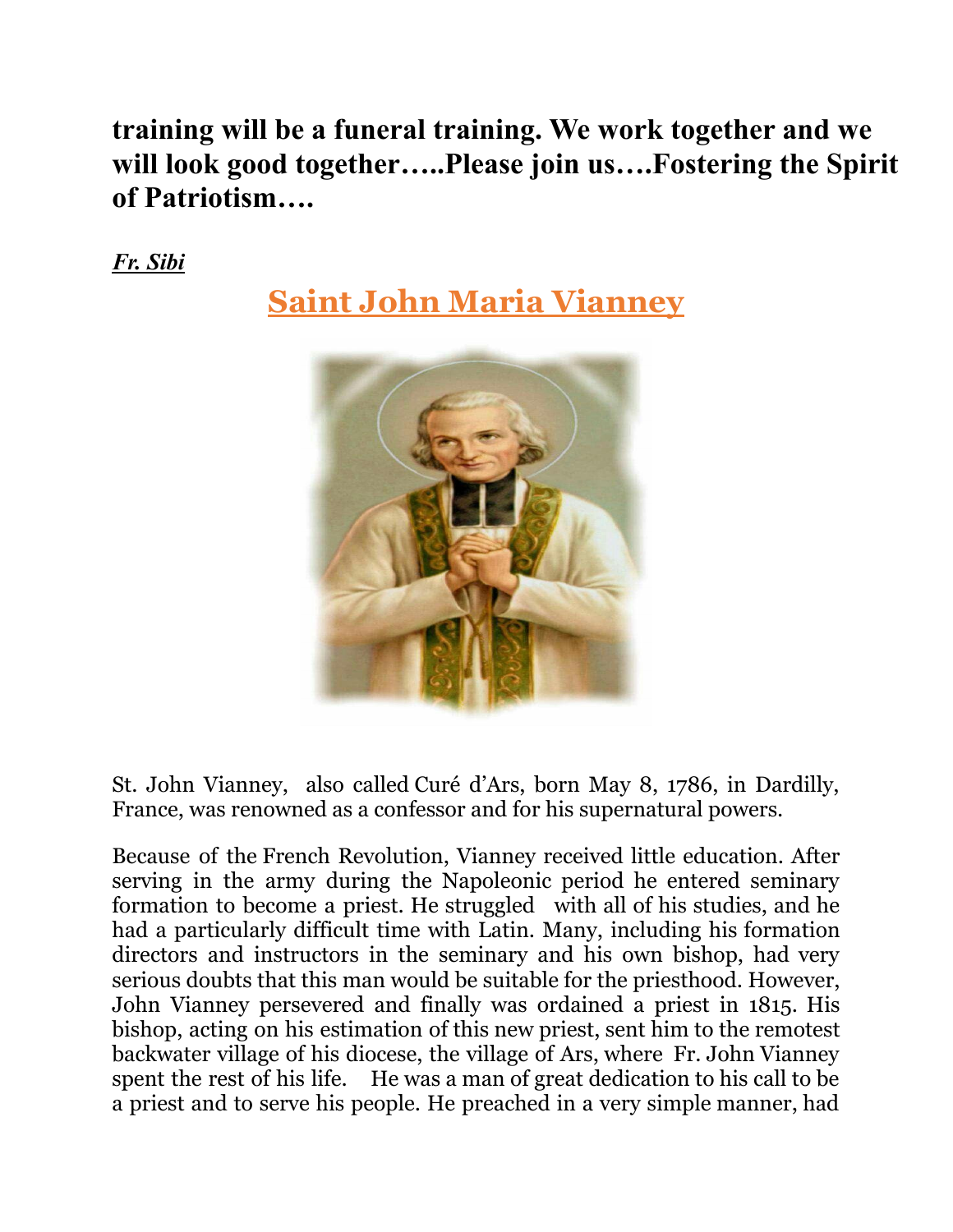a great love for the Blessed Sacrament and the Blessed Mother and he had a special devotion to St. Philomena. Through his work as a confessor, he brought about a spiritual renewal that touched not only the people of his parish, but all of France. He regularly spent 14 to 18 hours a day in the confessional surviving on only a few hours of sleep and a diet of boiled potatoes. As the word spread of his extraordinary abilities as a confessor, thousands, including bishops and aristocracy, made the journey to Ars in order to receive his spiritual counsel. Thus, a man who started his life as one who very few thought would ever amount to anything became, by the time of his death in 1859, the vehicle for thousands of conversions. He is an example of how God works wonderfully through those who dedicate their lives to him and who seek to do his will. John Vianney, a humble parish priest, is regarded by the Church as one of its great figures because he was faithful to his call. John Vianney was canonized by Pope Pius XI in 1925. He is the patron saint of clergy throughout the world. His feast day is August 4. Let us pray and support all our priests who dedicate their life for God and for the service of the Church that they may be faithful in their life, like St. John Vianney.

## *FOOD DRIVE LETS MAKE THIS HAPPEN!!TOO MANY WITHOUT!!!!*

Please remember that we hold a voluntary Food Drive at each meeting. Any Sir Knight wishing to participate may bring non-perishable food items to the meeting. Whichever Council is responsible for cooking that evening's meal will gather the food after the meeting and take it to their local food pantry or food bank. Dry groceries and non-perishable food staples are always greatly needed by the food pantries and are very much appreciated.

## **FUTURE TURN OUTS:**

*St Helen Corporate Communion Mass Turnout*

*Where: St Helen Catholic Church Corporate Communion Mass Date: Sunday 8/22/2021 Time: Arrive 8:15am Line up: 8:45 am Mass 9am*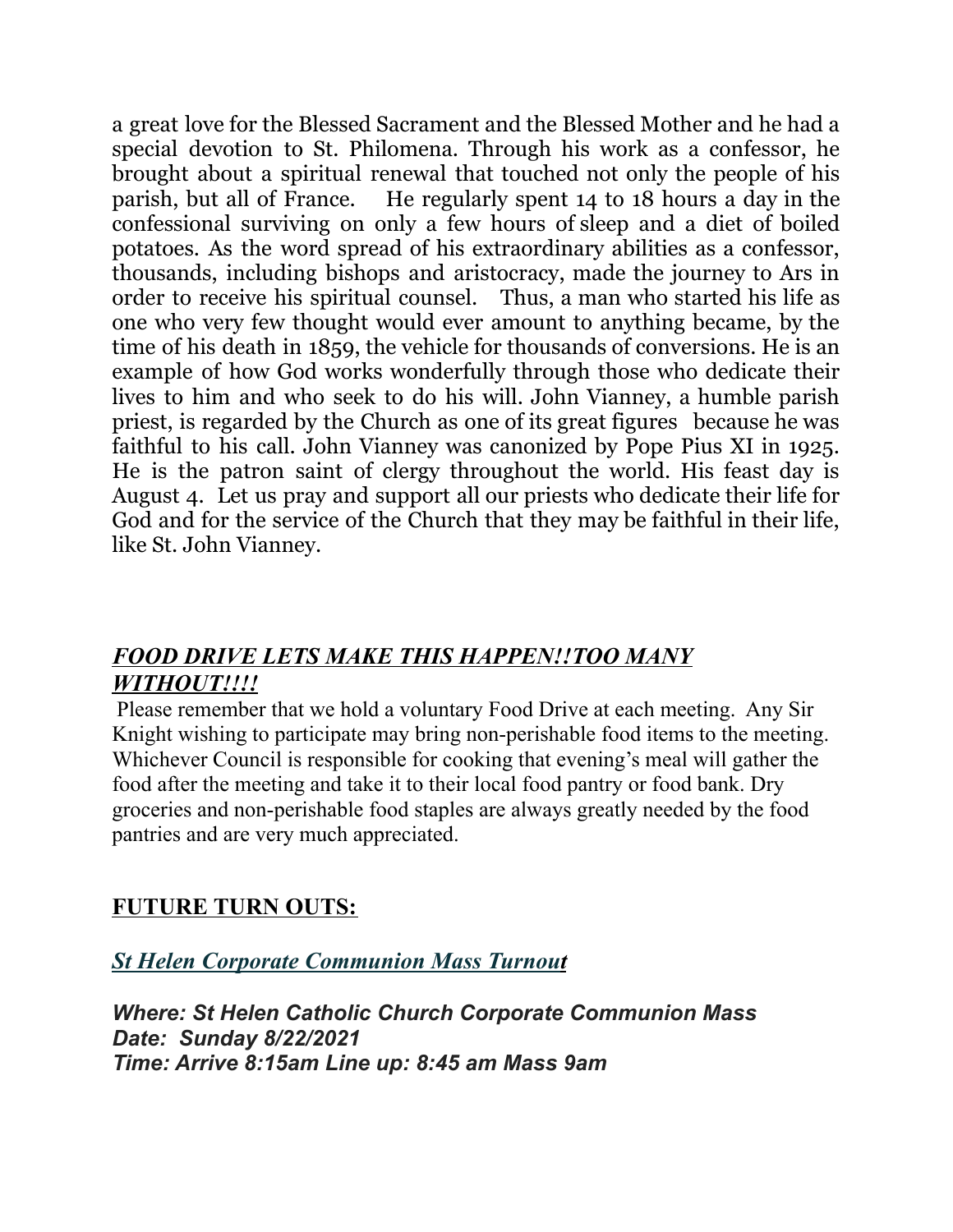*All Sir Knights in full uniform, sign in at the bride's room. Please be prompt and on time. Address: 2209 Old Alvin Rd. Pearland, Texas 77581 Vivat Jesus!!*

*2021 Fall Exemplification, Saturday, October 23, 2021, 07:00am*

*The Fall Exemplification will be held on Saturday, October 23, 2021 at Christ The Incarnate Word Catholic Church which is located at 8503 S. Kirkwood in the Southwest part of Houston. This ceremony will be held in person the way it used to be pre-COVID-19 with Mass and banquet after the ceremony. You may now begin to recruit and register. Registration will close on Monday, October 11. Any application not received or postmarked by that date will not be accepted for this class. This application deadline is firm and absolutely no walk-ins will be admitted.*

## *TURNOUTS LETS REPRESENT 2084*

Our Assembly has always been well represented at District and Local Turnouts with a core of dedicated Sir Knights. JOIN US, IT'S AN HONOR TO SERVE OUR BROTHERS AND CHURCHES!!!!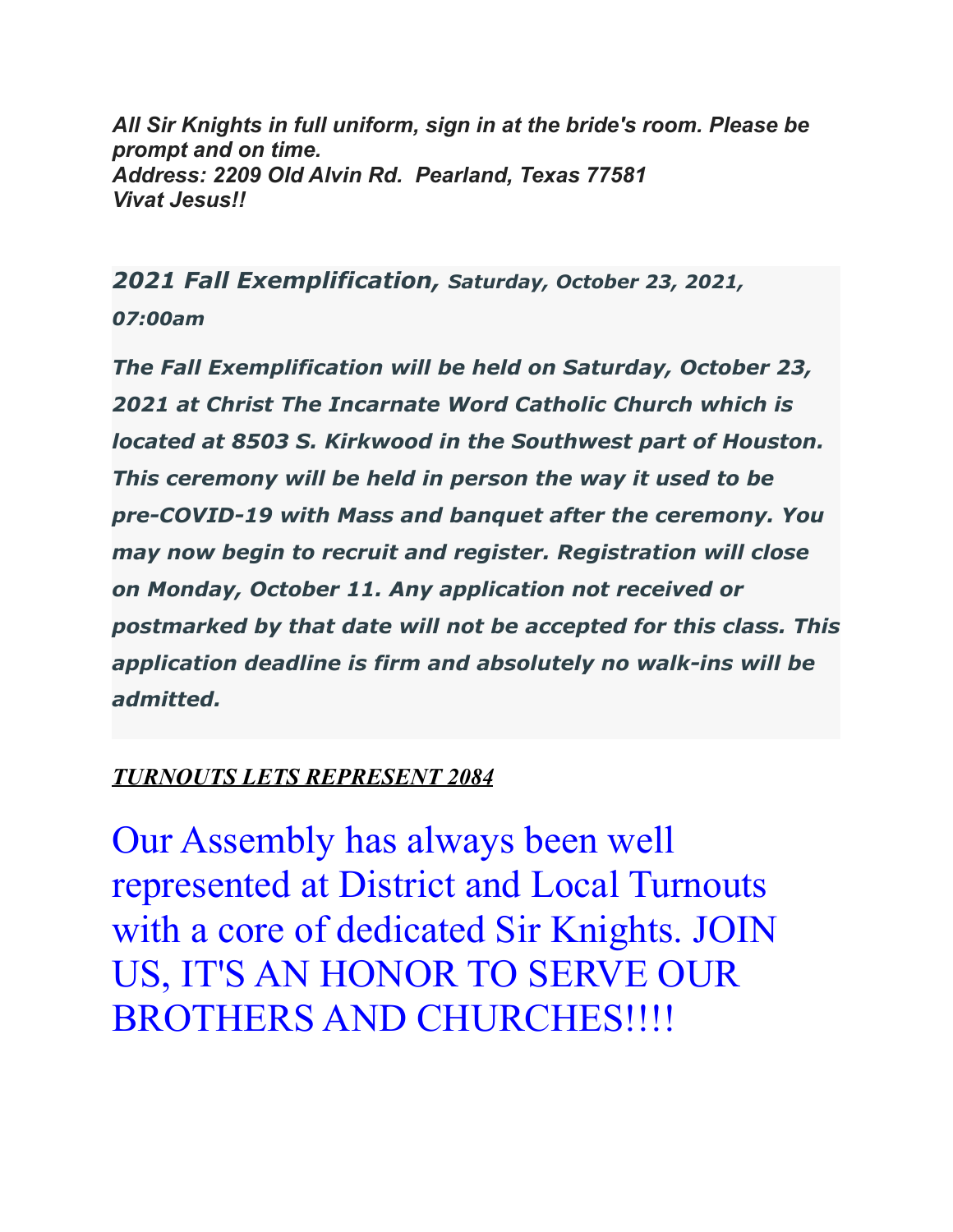## *UNIFORM INFO*

Please consider purchasing the new Uniform so our Assembly will remain a standout in the Arch-Diocese. My personal thanks to all of you SK's that have made a turnout and proudly represented our Assembly..

For those Sir Knights who are looking to purchase a second pair of pants for their Uniform, Jos. A Bank has a good deal. The slacks are usually \$139, but go on sale often for 2 pairs for \$100. They are Jos. A Banks Signature Collection, Tailored fit Flat Front Dress Pants, Item #2J73 Color: Charcoal 06. There is an additional charge of \$10 for their permanent "Traveler Crease" which I have gotten and recommend. Shipping is free. You will have to have them tailored to your length when you receive them.

There is a new vendor, The Supply Room, (TSR), as the new distributor of the Knights of Columbus Fourth Degree Uniform. The cost will drop to \$449. You now are able to receive your Knights of Columbus Uniform within 7 days of submitting your order. They now have inventory to meet the demand. To place your order, go to **www.kofcuniform.com**. Or customer service number is 1-833-592-4327

### *SHIRTS AND CAPS*

**The Assembly is selling baseball caps, they are black with our Assembly Emblem on them. They are \$10. Shirts will be ordered on….T.B.D.**

## **BERET PATCHES FOR THE NEW UNIFORM**

All beret patches are to be ordered at:  $suprememaster@kofc.org$ This site is manned by a clerk who will need the following information to mail a patch; Member name and member number, full mailing address, position held and patch color requested. We ask about positions because members are requesting patches that do not go with their position. Again, there is no red patch. Regular members wear the beret with just the gold pin, no patch. All issues with the uniform can be addressed at  $k$ nightsgear $@k$ ofc.org.

## *POTENTIAL SIR KNIGHTS*

*Sir Knights, please encourage any potential brother Knights to join our Assembly as we all know that someone asked us to join and I do speak for many, it was a great decision. We are a*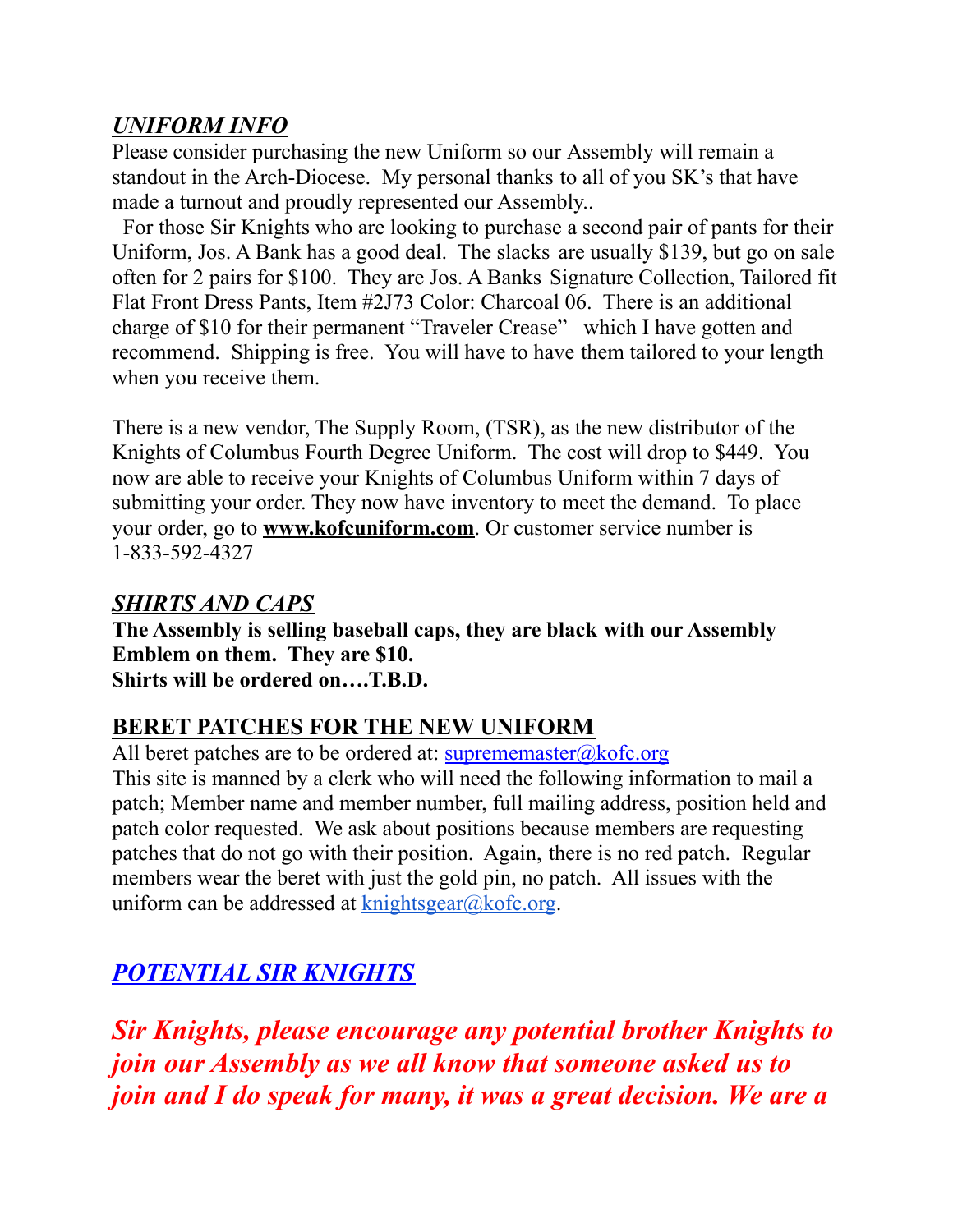*very active Assembly and we have the best Color Guard and Honor Guard in Houston and surrounding areas. So please if you think there is a potential Sir Knight with a good heart and is looking for more, please invite him to join and help him get here...Attend his 4th Degree Exemplification this really means alot to many that you walked him right thru the ceremony…..*

## **CMG Safe Haven online replacing VIRTUS Training**

As you have seen from previous e-mails, ALL KNIGHTS OF COLUMBUS ACTIVITIES now require any and all members to have completed the VIRTUS, now **Safe Haven** training. In addition to Council verification, ALL ASSEMBLIES are required to have a list. Below is what we will need for compliance**. I am asking each Grand Knight to provide a list from his respective Council as soon as possible. Safe Haven online**

**[https://GalvestonHouston.CMGConnect.org/](https://galvestonhouston.cmgconnect.org/)**

**Member's full name, Member Number, Assembly Number, Council Number, Parish Name. Date of Safe Haven Certification, Expiration Date of Safe Haven Certification. This is a requirement of all Knights that work in any parish activity.**

## **2021 ANNUAL DUES**:

**Dues for 2021 Fraternal Year.** We strive to send all bills electronically to save on postage, but if you don't have e-mail, you should receive your notice by mail. Please take advantage of our website to pay your dues. If there is a financial hardship contact either FC Mike Melancon or FN Jose Lara.

Please pay promptly in order to spare the Faithful Comptroller, Mike Melancon, the trouble of sending out multiple and repeated reminders throughout the Spring. The dues are \$36 a year and you can find SK Mike Melancon's address on the front page of this newsletter where payment can be mailed.

**Remember that you can always pay early, and/or pay for multiple years in advance and avoid the yearly hassle. Contact the Comptroller, Mike Melancon or me for information on how to do this. You may pay online…**

## **[www.assembly2084.com](http://www.assembly2084.com)**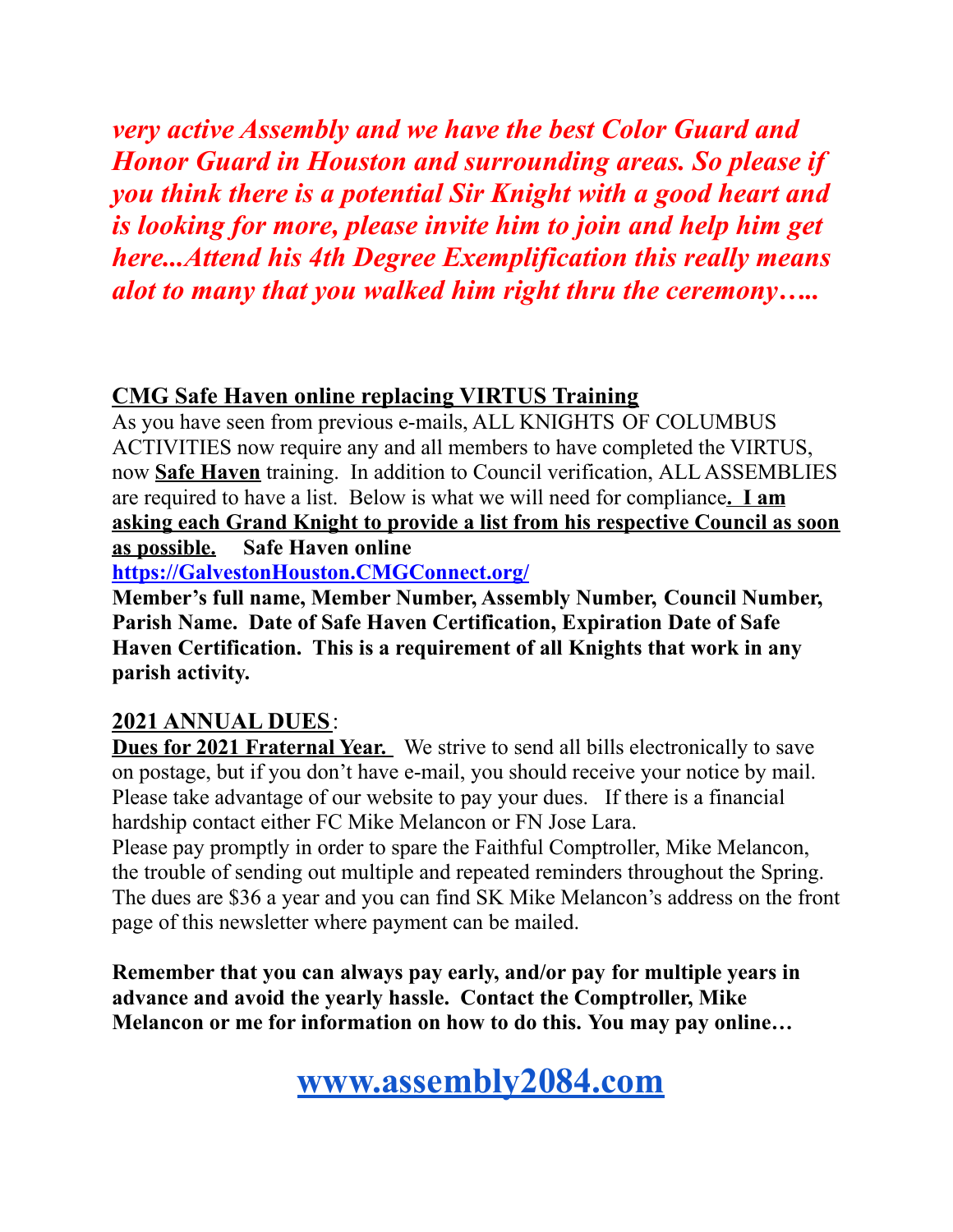### *PAST TURN OUTS*

## *Episcopal Ordination Mass Friday,July 2, 2021*

*Joseph Chien, Craig Guth, PFN, Mike Melancon, PFN, Ken Oradiegwu, Master, PFN, Bill Prindiville, PFN Gilbert Ramos LITURGICAL-Fr. Jim Kuzcynski, Fr. Skip Negley*

*A total of 40 Sir Knights from the (30+ Assemblies of the First District of Texas participated in the Turn-out.*

*Assembly # 2084"s 6 SK's equaled 15% of the total SK participation*

#### *Priestly Ordination Mass, Saturday, July 3, 2021*

*Craig Guth, PFN, Jose Lara, FN, Ken Oradiegwu, Master, PFN, Bill Prindiville, PFN*

*A total of 18 Sir Knights from the 30+ Assemblies of the First District of Texas participated in the Turn-out. Assembly # 2084"s 4 SK's equaled 22,2% of the total SK participation.*

## *SK Participants at Friendswood's 126th Annual Fourth of July Parade July 5th 2021*

*The following twenty-five (25) Sir Knights from Bishop Wendelin J. Nold Assembly #2084 participated in the 126th Annual Friendswood Fourth of July Parade held this year on Monday, July 5th………….*

*Kevin Alley, David Armstrong, Larrol Burleigh (T), Jessie Canales (T), Joseph Chien, Teddy Cuaping, Marshal - Color Guard, Jimmy De Los Santos - Color Guard, Sam De Los Santos, PFN (T), Robert Griffith (T), Joe Guidry (T), Craig Guth, PFN, William Hoffman, Edward Klein, Jose Lara, FN - Color Guard, Jesse Longoria (T), Andrew Mambretti, Jose Marquina, Mike Melancon, PFN - Color Guard, Nelson Olavarria, Ken Oradiegwu, Master, PFN, Jesus Palomino, Bill Prindiville, PFN - Color Guard, Ken Shores (T), Rey Tajonera, CDR - Color Guard Steven Valdez And Guests: Fr, Mike Carmody - #1094 ,John Becker - #1124 (T) Mark Gegich - #1124, Joe Kramer - #2772, Jim Langford, Marshal - #1100 (T) Albert Priselac - #2772 (T), Frederico Soto - #15321, Peter Tan, FM - #3310, Cooking the BBQ Lunch at Mary Queen Church were: Dean Beckman Carmelo Gomez, Bill Schoolmeyer*

*Marshaling the Parade with the Fourth of July Committee were: Miguel Camacho, Matt Hermes, Julian Morales, Nick Scarpa, Tony Scarpa,Larry Sims. At best Count, 6 SK's were in the Color Guard; 23 SK's were Marching; and 10 SK's rode the KC trailer (T), A Grand Total of (42) Sir Knights of the Fourth Degree participated in some way with the 126th Annual Friendswood Fourth of July Parade. THANK YOU EVERYONE!!!!!!!!!!!!!!!!!!SPECIAL THANKS TO JOHNNY OLSOVSKY FOR USE OF HIS GENERATOR!!!*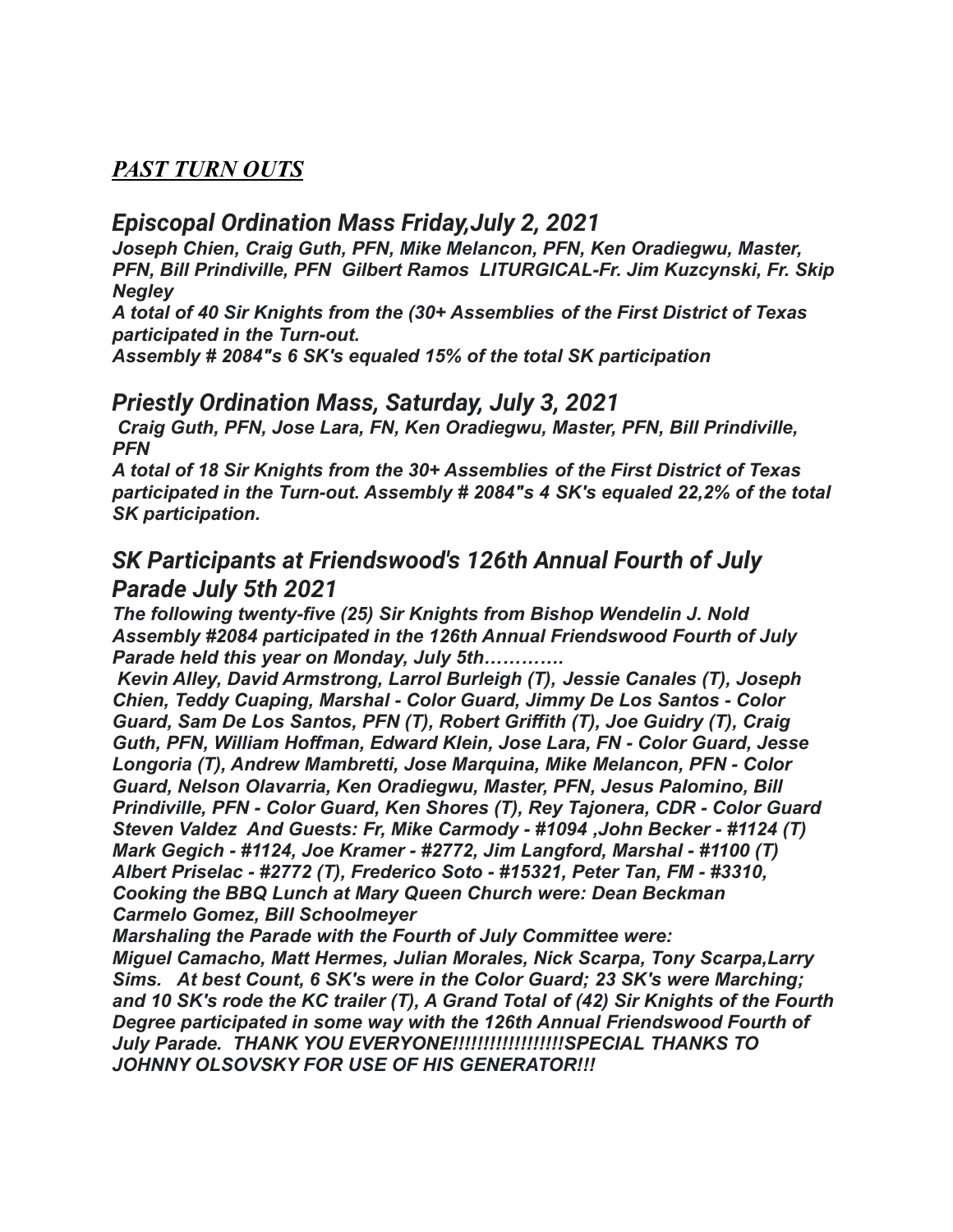If I have inadvertently failed to mention you in your attendance at a turnout, please let me know so that we can properly recognize your commitments.





## **NEW DRILL MANUAL**

With the release of the new uniform, there is a new drill manual. See the links below for information. At some time, they will be available in print form.

<http://www.kofc.org/en/members/for-members/color.html> [http://kofc.org/en/members/for-patriotic-degree/materials.html#/all/1/20-%20REP](http://kofc.org/en/members/for-patriotic-degree/materials.html#/all/1/20-%20REPLACE%20IMAGE) [LACE%20IMAGE](http://kofc.org/en/members/for-patriotic-degree/materials.html#/all/1/20-%20REPLACE%20IMAGE)

## **UPCOMING EVENTS AND TURN OUTS**

All Sir Knights are encouraged to participate in as many of the above events as possible. **If you have the new uniform, please turnout as often as you can**. Check with the Faithful Navigator if you have any questions about a particular event or turn out. The "Rule of 72" (setting a quota for each Assembly in order to limit the number of Sir Knights participating at turnouts at the Co-Cathedral) has been suspended due to the low numbers of Sir Knights turning out at the Co-Cathedral events. All Sir Knights in the district are encouraged to make extra efforts to attend any of the turnouts at the Co-Cathedral.

## **COLOR GUARD**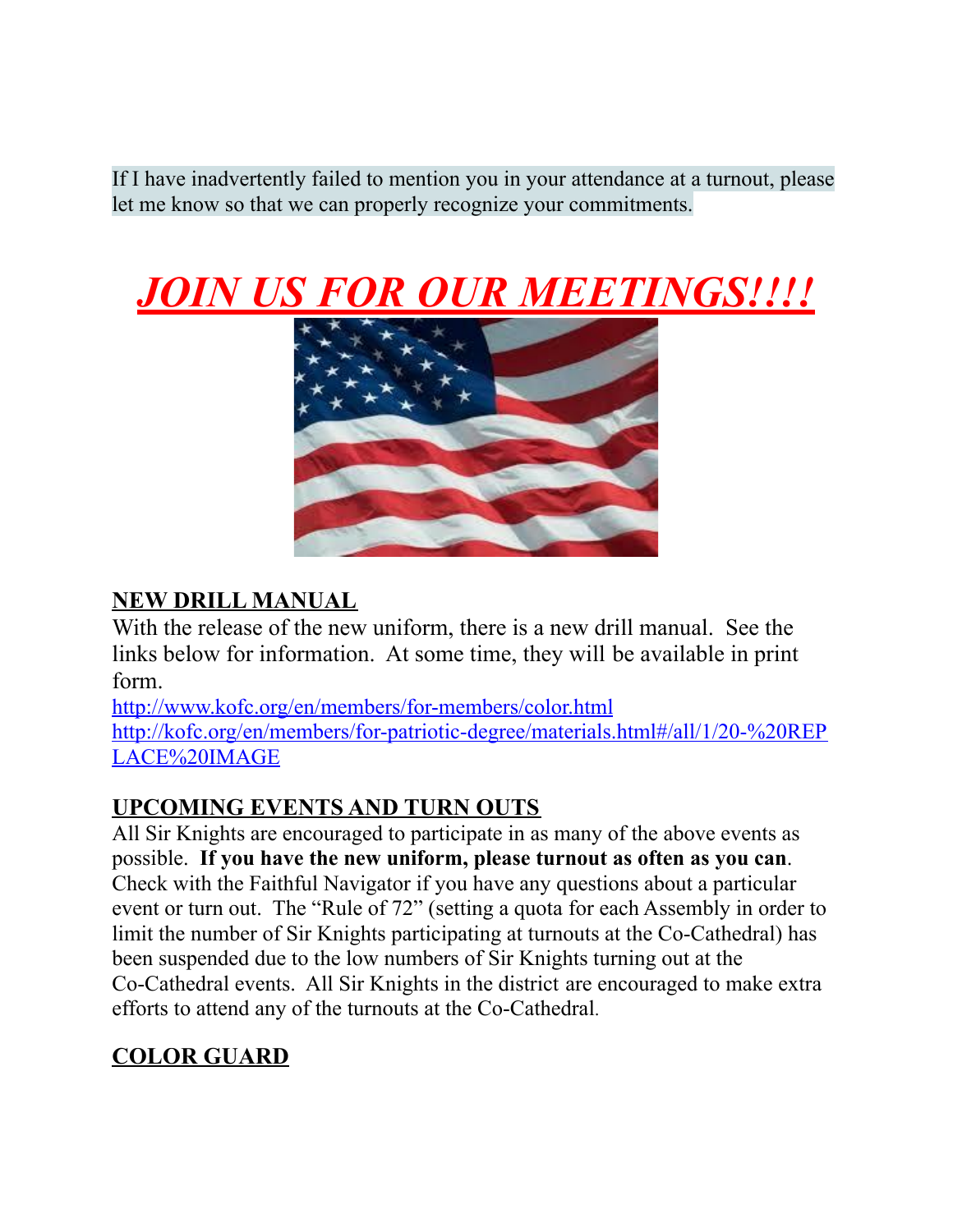*WE ENCOURAGE ALL KNIGHTS TO JOIN OUR COLOR GUARD, YOU WILL FIND THAT THE CORE GROUP IS VERY DEDICATED, IF YOU ARE ABLE AND WILLING. IT'S AN HONOR AND WE INVITE YOU TO JOIN US....*

If there are any SK'S interested in becoming a part of the elite Color Guard of the First District, please contact the Faithful Navigator Jose Lara, or Commander Teddy Cuaping for information. Rey Tajonera is now the Assistant Color Corps Commander. Contact us on the assembly website for details.

## **PURPOSE OF THE COLOR CORPS OF THE FOURTH DEGREE**

The primary purpose of the Fourth Degree is to encourage active Catholic citizenship and foster the spirit of patriotism in members and the community at large. The Color Corps members exemplify all the principles of our Order;

**Charity**- by the gift of their time and energies necessary to practice, perfect and perform the ceremonials and sword drill: **Unity**- by the united efforts of Sir Knights to practice and perfect a coordinated drill for the good of the Church and the Order; **Fraternity-** by expressing an "Esprit de Corps," sharing a common desire for drill excellence and camaraderie, and **Patriotism**- by performing precision drill as a salute to God and to the country and visually exhibiting a love for both.

## **COLOR CORPS DESCRIPTION**

The **Color Corps (C.C.)** has two sub-groups, the **Color Guard (C.G.)** and the **Honor Guard (H.G.).** The Color Guard consists of the flag bearers and at least two members of the Honor Guard who escorts the colors. The Honor Guard consists of members of the Color Corps who have mastered the Manual of the Sword.

In many assemblies, all members of the Color Corps belong to the Honor Guard. This should be kept in mind when following the procedures in the Color Corps Manual.

The public appearance of Fourth Degree knights as a Color Corps at religious and civic functions is an important activity for each assembly. They add dignity and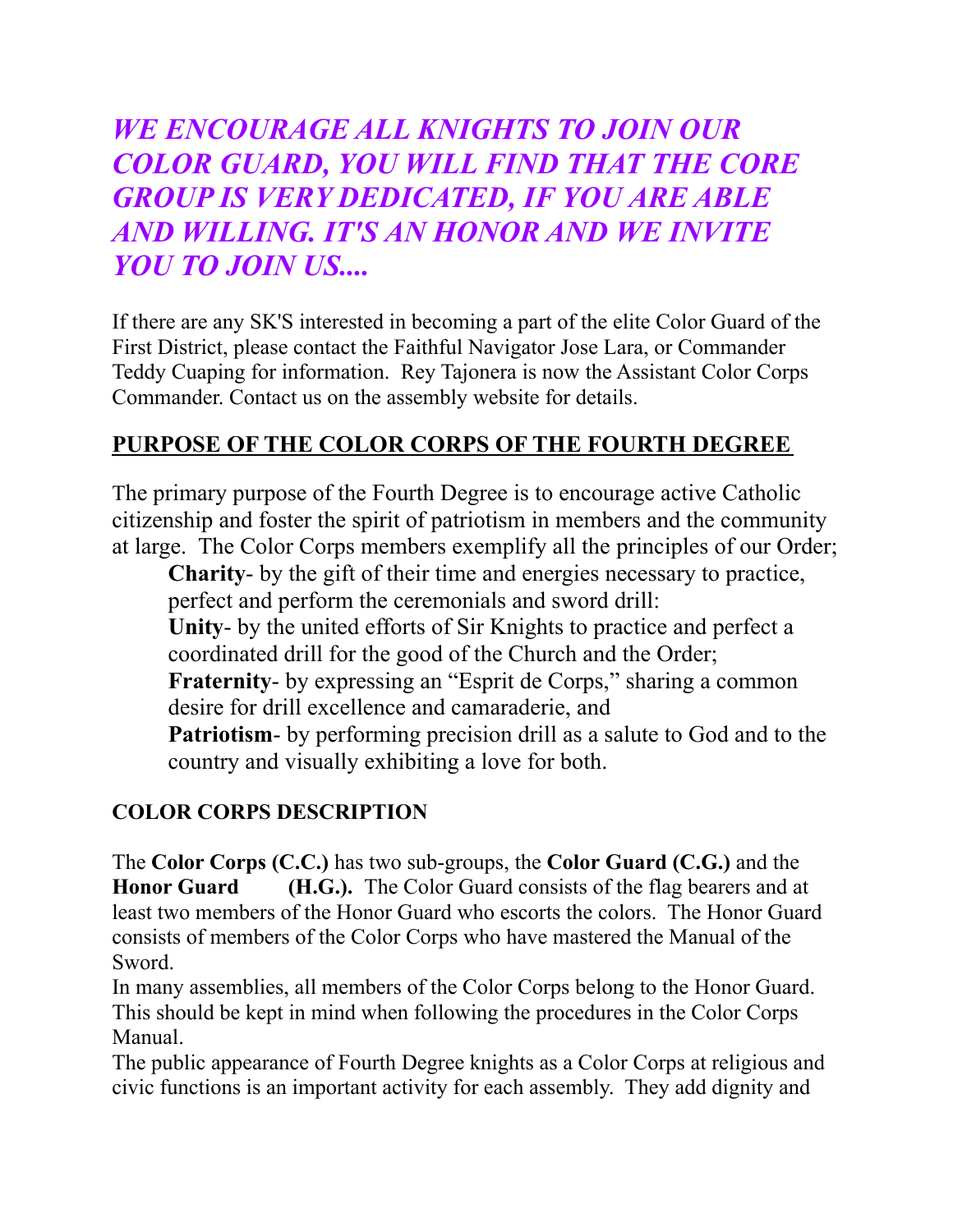the pride of Church and country to any event. By these public demonstrations their loyalties bring credit to themselves and to the Knights of Columbus.

## *"THANK YOU ALL FOR YOUR ATTENDANCE AND DEDICATION" CHARITY, UNITY, FRATERNITY AND PATRIOTISM VIVAT JESUS!!*

## **PLEASE KEEP YOUR CONTACTS UPDATED**

Remember to provide us with any changes or updates to your address, phone number or email address so that we can accurately maintain the Assembly's (and Supremes') records and database. If, for any reason, you do not receive your monthly newsletter by the end of the first week of the month, either by email or by US mail, please let us know promptly. If you have access to email, please let us know so that the Assembly can send you the monthly newsletter and timely information and notices throughout the month by email. The postage and printing expense for the monthly newsletters remains the Assembly's largest single on-going monthly expense! Anything that we can do to reduce the number of SK's receiving the newsletter by "snail" mail (U.S. Postal mail) will benefit the Assembly, be greatly appreciated, and allow you to receive more timely information and activity updates between the monthly newsletters. The newsletters are also on the assembly website….

## **[www.assembly2084.com](http://www.assembly2084.com)**

## *WHO ARE THE 4TH DEGREE?*

*They are the Knights on Main Street, the men you probably envision when someone says Knights of Columbus to you. They're present in their distinct regalia at civic and Church events, acting as honor*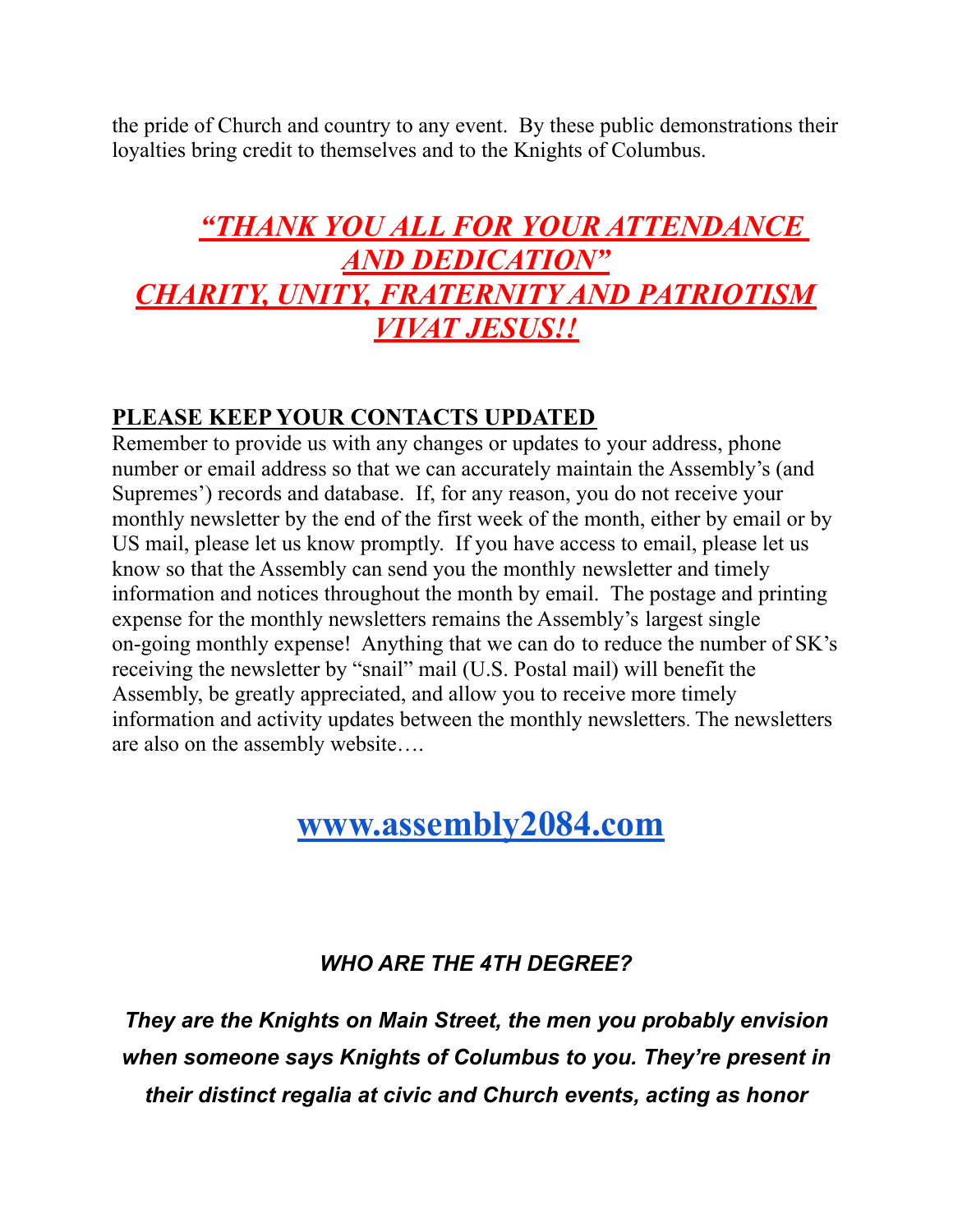*guards and color corps, or standing in respect at the funerals of members or during adoration of the Eucharist. But there is more to being a Fourth Degree member of the Knights of Columbus than a uniform. They are the men who have chosen to embrace the Order's fourth principle of patriotism, the men who lead the efforts to reach out to veterans and active military and to embody the fact that one can be a faithful Catholic and also be a faithful citizen. When the Knights of Columbus was founded in 1882, three principles united its members: charity, unity and fraternity. At that time people feared that members of the Catholic faith owed their entire allegiance to the Church and could not be trusted as citizens of their country. Patriotism was added to the Order's principles in 1900, based on the idea that Knights are loyal to both God and country. Members who wish to live out patriotism together can join "the Fourth Degree." Members of this degree have the special honor of holding the title "Sir Knight," participating in color and honor guards and organizing programs that promote Catholic citizenship.*

*From Supreme Website-Andrew Butler*

## *Good of the Order June 2021*

*Let's keep all our Sir Knights and Families in our prayers, our prayers give them hope and peace. Please also pray for an end to abortion, our nation, persecuted christians all around the world and for families to stay together.*

*Ruben Gutierrez, Richard Delgado, Gilbert Ramos, Joe Prevost, Glen & Lita Williams, Clark Moreno, Angie Guzman, Johnny-O., Henry Skinner, Sylvia Capatillo, Carl Johnson, Mario Martinez, Jesse Longoria,*